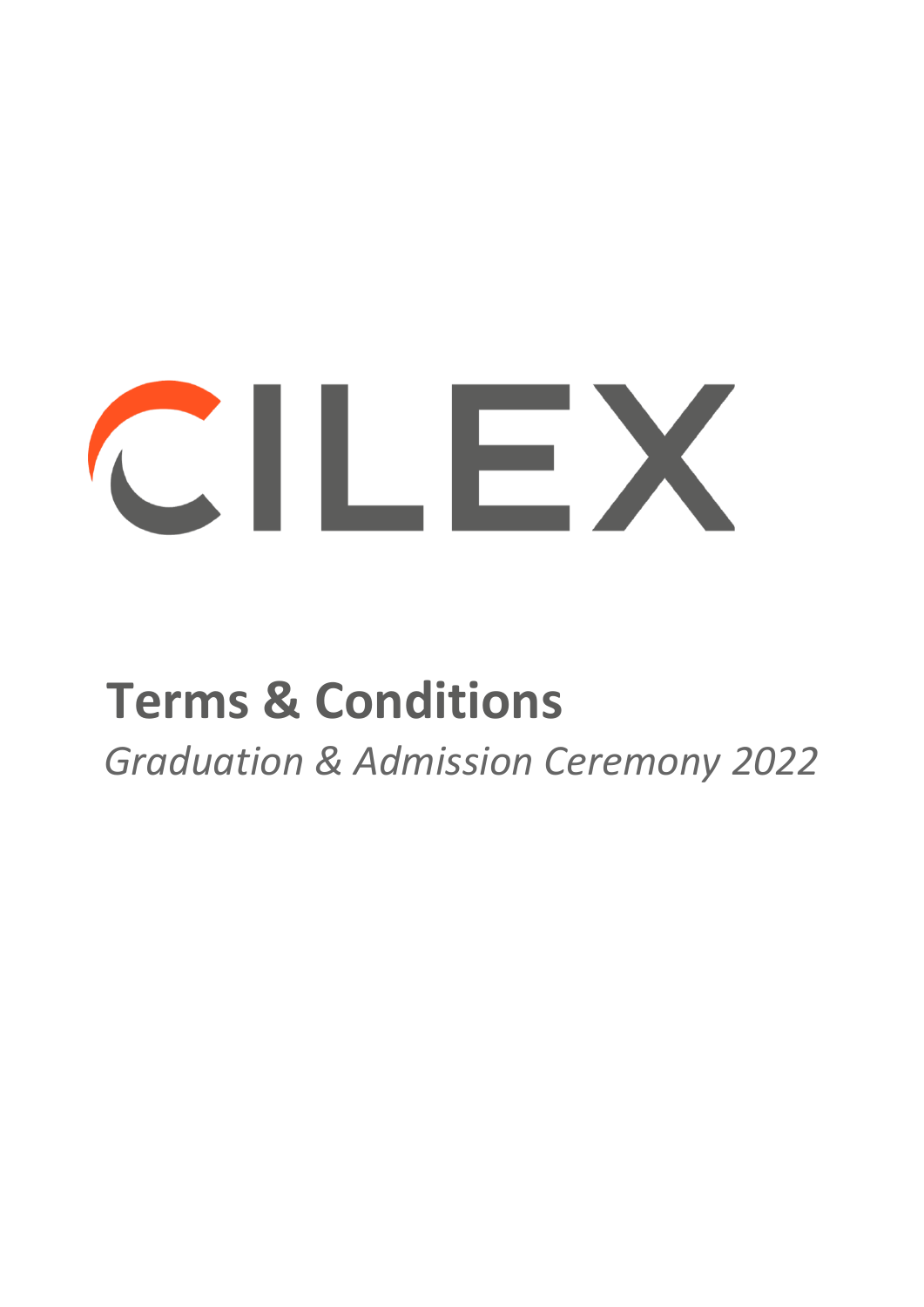These terms and conditions apply to any graduating members, and their guests, attending the CILEX Graduation & Admission Ceremony 2022. These terms and conditions are in addition to the CILEX General Terms and Conditions which you can find on our website here.

It is the responsibility of the graduating member to read through and understand the Terms and Conditions below. Registering for your Graduation & Admission Ceremony constitutes your acceptance of these terms.

# **Tickets**

Once registration opens, you will be able to book your ticket and purchase any guest tickets before the deadline. There are two ticket options available. You can book a *ceremony only ticket* or a *ceremony + drinks reception ticket*.

*Ceremony only tickets*

- These tickets permit you and your guests to attend the ceremony in the Great Hall. You will not be permitted to attend the post-ceremony drinks reception taking place in the Lecture Hall + Library.
- Graduating member tickets for *Ceremony only* are free of charge. Guest tickets for *Ceremony only* cost £50 each.

#### *Ceremony + drinks reception tickets*

- These tickets permit you and your guests to attend both the ceremony taking place in the Great Hall and the post-ceremony drinks reception taking place in the Lecture Hall + Library. You and any guests that have a valid *Ceremony + drinks reception* ticket will be provided with a drinks token when you sign in to the venue. This token will need to be presented at the post-ceremony drinks reception to permit entry and can then be redeemed for 1 drink of Prosecco (a soft drink alternative will be available) per token.
- Graduating member tickets for *Ceremony + drinks reception* are free of charge. Guest tickets for *Ceremony + drinks reception* cost £55 each.
- There are limited places available at the post-ceremony drinks reception. If you do not manage to secure a *Ceremony + drinks reception ticket,* you may still be able to purchase a *Ceremony only ticket*.

Following the booking of your ticket and the purchase of any guest tickets, you will be sent a booking confirmation of your purchase, along with a booking reference number.

You will be sent an e-ticket confirmation on Monday 10 October which you will be required to show at the venue on Saturday 15 October upon signing in.

All tickets must be booked and purchased via the events section of your myCILEX portal. Once the deadline of Friday 30 September 23:59 has passed, you will no longer be able to book any tickets. If you miss the deadline, or do not meet the required eligibility criteria, you are not guaranteed a place at your chosen ceremony.

Whilst there is a limited venue capacity for both ceremonies (and the post-ceremony drinks receptions), there is no limit on how many guest tickets you can purchase and as such, these are available on a first-

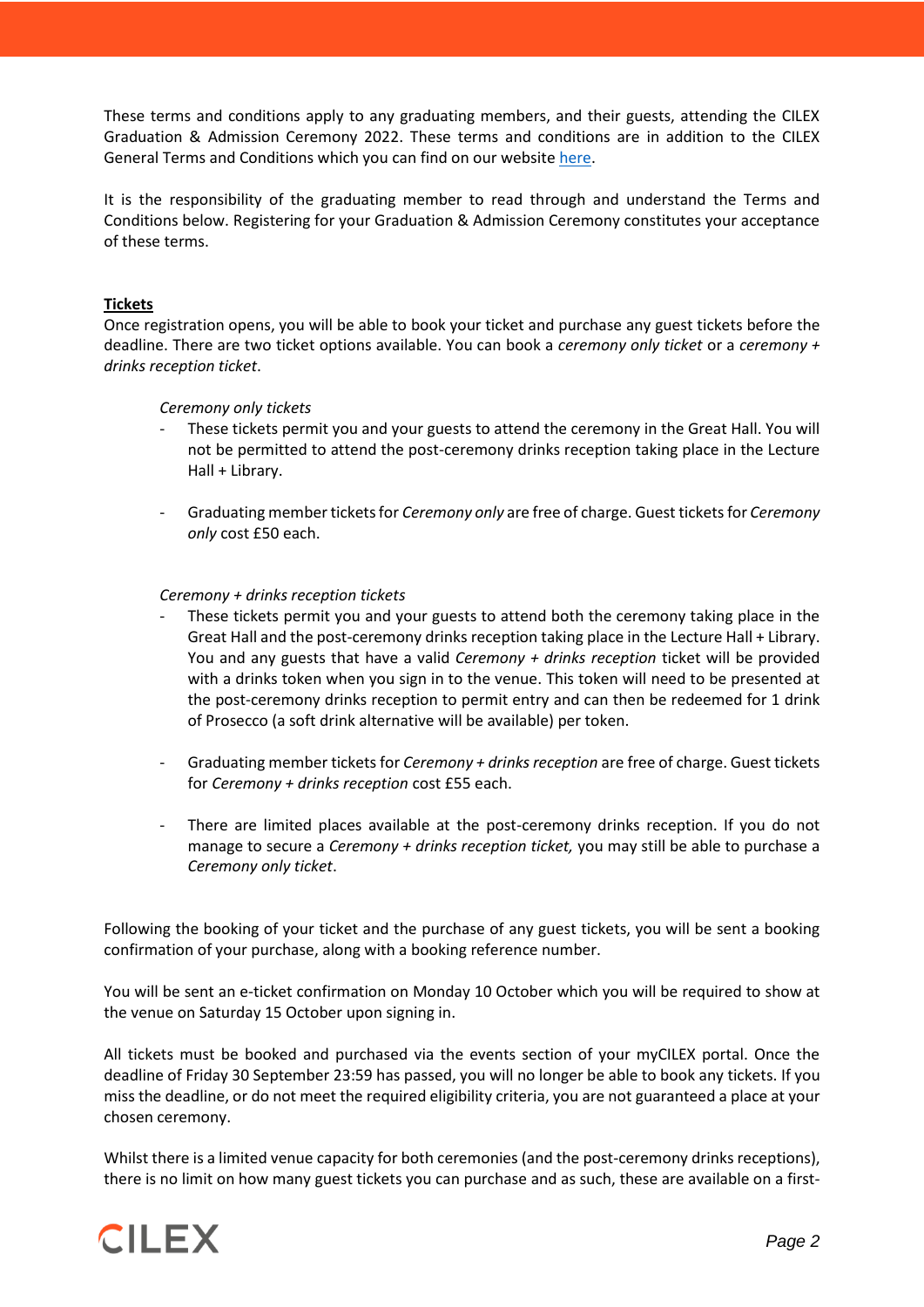come, first-served basis. We cannot guarantee the availability of tickets for your chosen ceremony, or for the drinks reception. It is your responsibility as a graduating member to book your tickets and any guest tickets before capacity is reached. We advise that you book early to avoid missing out.

CILEX retains the discretion to set the maximum amount of guest tickets you will be able to purchase at any point during the sales window.

Tickets are not transferable. We try and make the process of allocating tickets as fair as possible. We do not permit the transfer of tickets between graduating members or permit any request to the graduation office to transfer tickets to alternate graduating members.

It is not possible for you to use your guest tickets at any graduation ceremony other than one you have booked onto.

If you book as a graduating member, you must attend the relevant ceremony as such and may not attend as a guest.

No one will be admitted to the ceremony without evidence of either an e-ticket, or a booking reference confirmation number and a form of ID.

Once you have registered your place, you are not able to amend your ceremony booking unless under exceptional circumstances.

If you choose not to attend graduation this year, or are unable to do so due to capacity being reached, you may attend a future graduation ceremony instead.

# **Eligibility**

In order to graduate, you must meet the eligibility criteria.

In order to attend the CILEX Graduation and Admission Ceremony 2022 as a graduating member, you must be an active member, in an eligible membership grade, which you can find listed below.

Eligible grades of membership:

- CILEX Member Advanced Paralegal
- CILEX Fellow
- CILEX Advocate
- CILEX Practitioner
- CILEX Practitioner & Fellow

In addition to being in one of the above grades of membership, you must also:

- Be up-to-date with your CPD record for the current 2021/2022 year
- Have no declared prior conduct issues that are currently being investigated by CILEX Regulation

CILEX will carry out eligibility checks periodically in the lead up to the 2022 ceremonies. Should you not meet the eligibility criteria at any point, you will be contacted and may not be permitted to attend the vent.

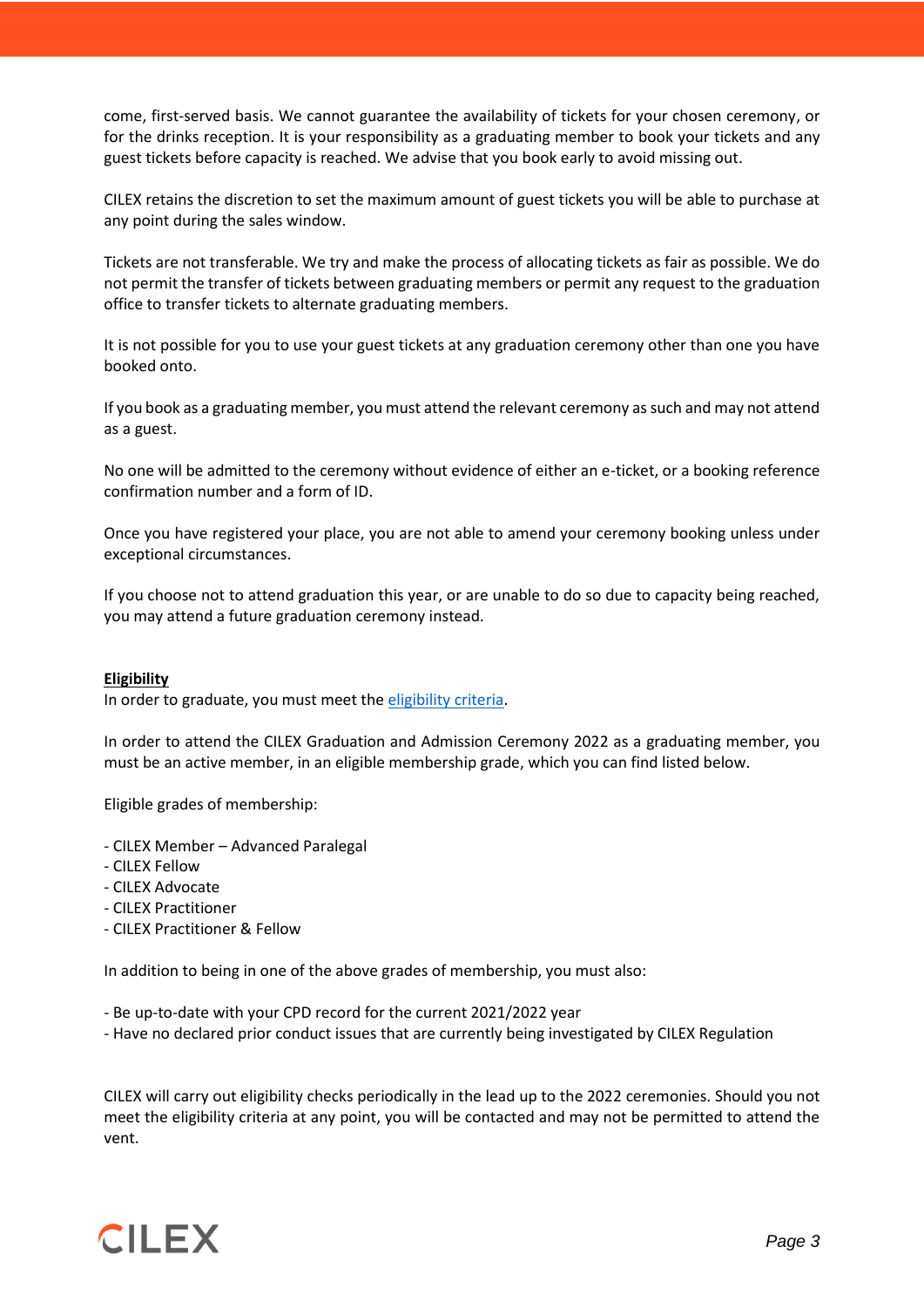# **Children**

If you, or one of your guests is bringing a child who is under 5 years of age, the child can attend the ceremony free of charge, ensuring that they sit on a guests lap during the ceremony. Children cannot be sat with graduating members during the ceremony.

If the child will be coming in a pram or pushchair, there will be facilities available to park these items within the venue but these are left at the owner's risk and neither CILEX nor Central Hall Westminster can be held responsible. Please note that prams and pushchairs are not permitted in the ceremony hall itself.

All children must be supervised by a non-graduating adult at all times before, during and after the ceremony.

#### **Dress Code**

The dress code for the event is semi-formal/business attire for you and your guests. All graduating members will also be required to wear the appropriate cap and gown as below.

#### **Gowns**

You must wear a cap and gown for your graduation ceremony. This must be the correct cap and gown for your membership grade. You will not be able to graduate if you are not wearing the correct cap and gown.

All gowns are hired through our graduation ceremony partner Ede & Ravenscroft. All gowns are hired at an additional cost of £32 and must be returned to Ede & Ravenscroft upon completion of your ceremony.

You can read through their terms and conditions on their website here.

Find out more about hiring your gown.

#### **Date and time**

The date and times of the ceremonies are as published. You may select either ceremony time upon registering your place and booking your guest tickets. It is not possible to attend a different ceremony unless under exceptional circumstances. It is not possible to attend both ceremonies.

#### **Filming and photography**

Our graduation ceremony events are professionally filmed. A 'highlight' reel film of both ceremonies will be available to view publicly via the CILEX YouTube channel in the months following the ceremony. Not all captured footage will be used in this final edit.

A professional photographer will also be taking photos of the event. Graduating members, staff and guests are all likely to be captured in either this film or in photographs.

Film footage and photographs taken may be used for media publications, advertising, on our website at a later date, and on social media.

By registering to attend the graduation ceremony, you and your guests are giving permission for your image to be recorded and used in the manner described.

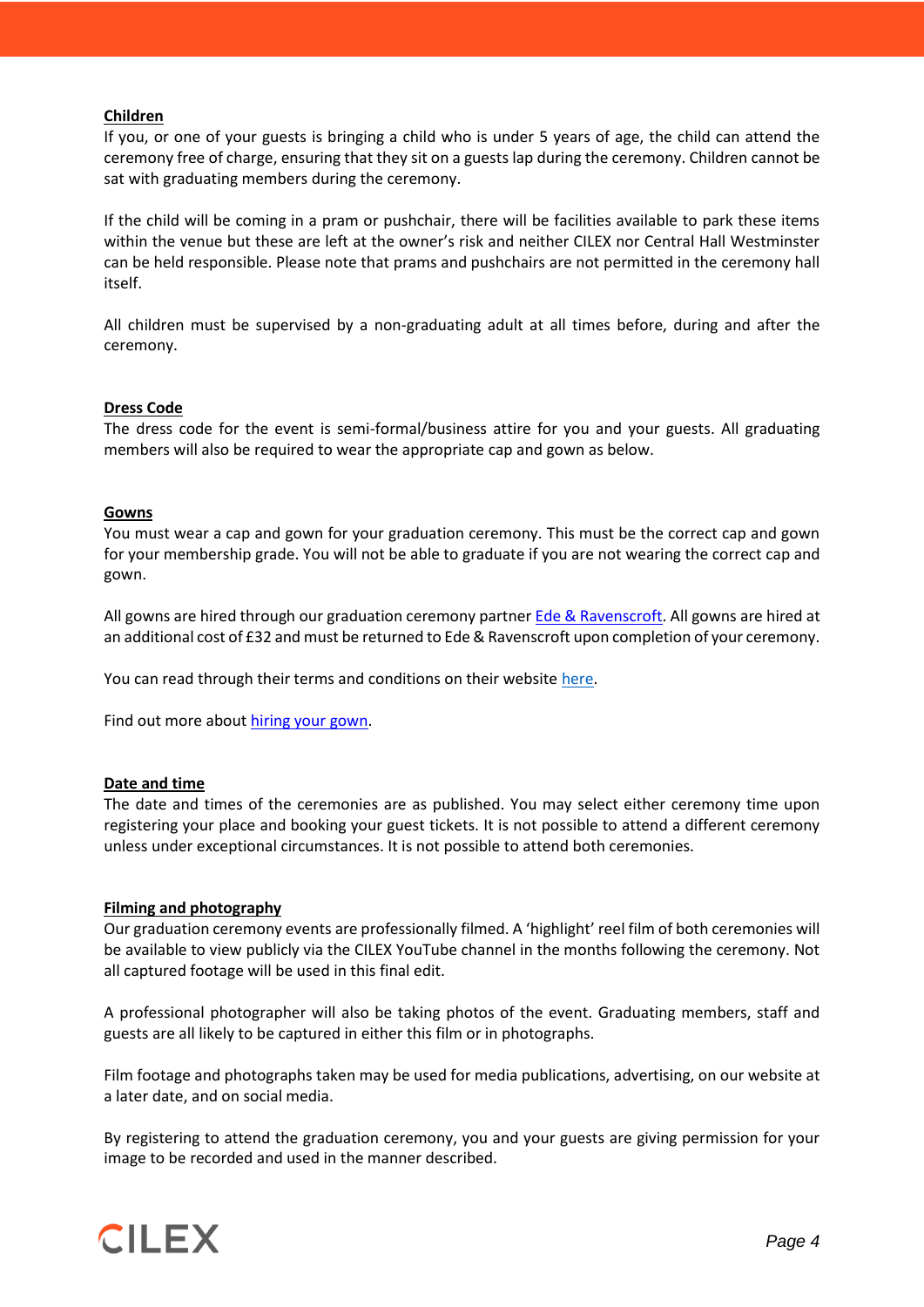If you have concerns about this, you should contact us.

## **Taking your own photographs and footage**

You are able to take your own photographs or film during the ceremony. However, we ask that you do not obstruct the views of others and that you do so in a discreet manner as possible.

#### **Mobile phones**

All mobile phones should be set to silent during the ceremony.

#### **Late arrivals**

You and your guests should arrive in good time for your graduation. Please aim to arrive two hours before your ceremony is due to begin. If you arrive after this, you may struggle to move through the registration, photography, and gowning process in time for the start of your ceremony.

Graduating members and guests arriving late may not be admitted.

#### **Right to refuse entry**

All graduating members and guests must be seated 10 minutes prior to the beginning of each ceremony. CILEX reserves the right to refuse entry to graduating members and guests once a ceremony has started.

We reserve the right to ask any person to leave the ceremony if they are being disruptive to the proceedings or to other guests. We will not admit anyone without an e-ticket. We reserve the right to refuse entry to a graduation ceremony.

CILEX reserves the right to ask any person to leave the Graduation Ceremony venue if they act in any manner which is disruptive to the proceedings or to other attendees.

Abusive and aggressive behaviour prior to, or on the day of, your ceremony will not be tolerated by CILEX. CILEX reserves the right to ask any person acting in a rude, aggressive, or violent manner to leave the event.

#### **Access requirements**

If a graduating member or a guest requires special arrangements, such as wheelchair access, sight or sound facilities, or other assistance, you should let us know this at the time of registration to allow us time to organise the appropriate arrangements and seating.

If you do not make CILEX aware of any access arrangements required, we cannot guarantee that the appropriate arrangements can be put in place in time for your ceremony.

# **Refunds and cancellations**

It is possible for you, as the graduating member, to cancel your registration and guest tickets before the registration deadline of Friday 30 September 23:59. After the registration deadline, we are unable to refund you for your guest tickets, except in exceptional circumstances.

In the event that you as the graduating member are unable to attend the ceremony, please let us know as soon as possible.